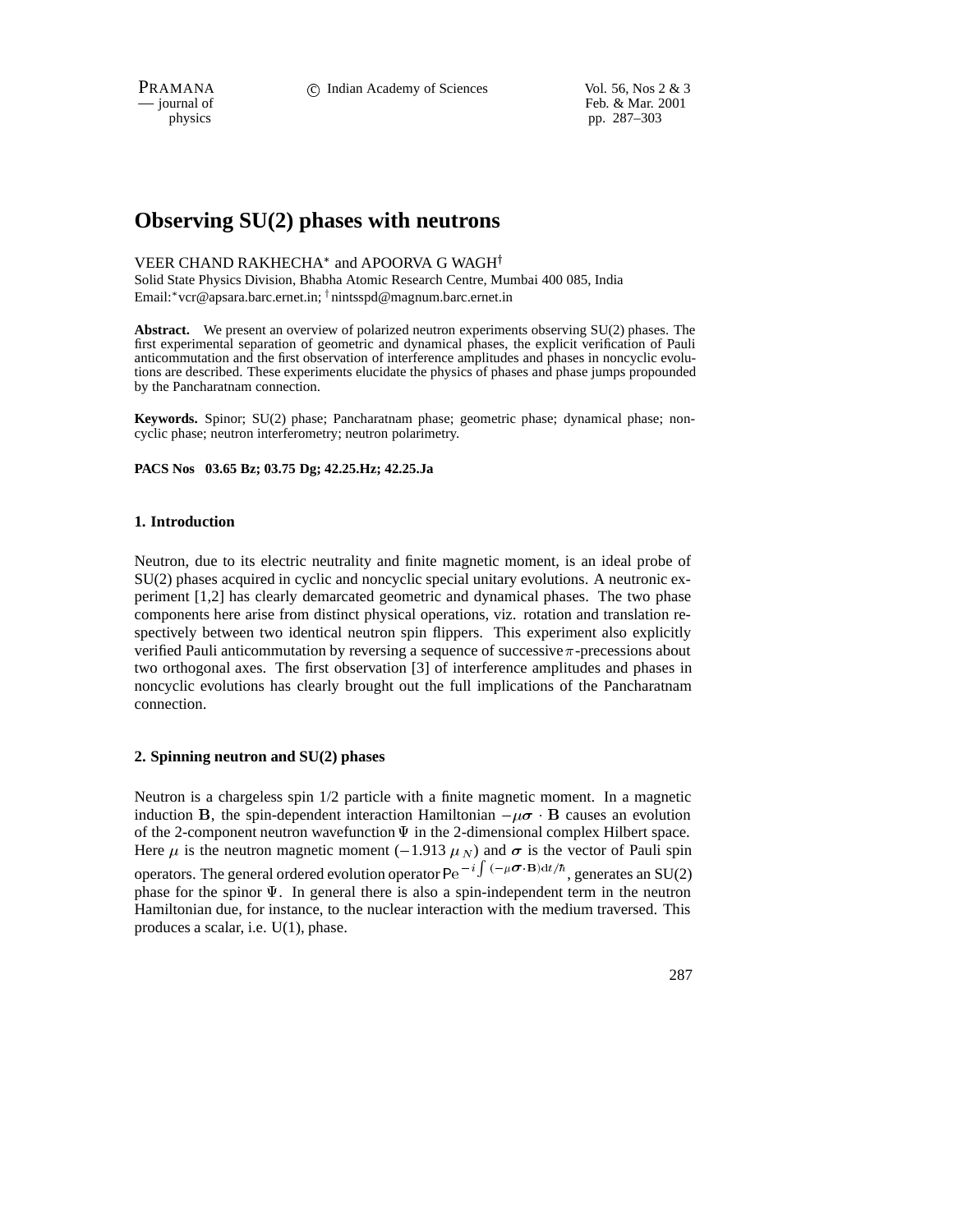A normalized ray  $\psi$  in the ray space, viz.

$$
\psi = \cos \frac{\theta}{2} |z\rangle + \sin \frac{\theta}{2} \exp (i\phi) | - z\rangle,
$$
\n(1)

differs from the wavefunction  $\Psi$  merely by a complex multiplicative factor which strips  $\Psi$ of its magnitude and phase information. The corresponding pure state density operator  $\rho$ equals  $\Psi\Psi^{\dagger}/\Psi^{\dagger}\Psi=\psi\psi^{\dagger}$ . In eq. (1), the two base states  $|z\rangle$  and  $|-z\rangle$  are eigenstates of the z-component  $\sigma_z$  of  $\sigma$ . The angles  $\theta$  and  $\phi$  denote the polar coordinates of the unit spin vector  $s = Tr \rho \sigma$ . There is a one-to-one correspondence between the gauge-invariant ray space quantities  $\rho$  and s. The Schrödinger evolution of  $\Psi$  generates the classical Larmor precession [4] of spin s at an angular precession frequency  $\omega_L = -2\mu B/\hbar$  about the instantaneous magnetic field.

The spin vector <sup>s</sup> specifies a ray (1) completely. The spin sphere, i.e. the unit sphere of spin directions, thus constitutes the ray space (or the projective Hilbert space) for the spinor. As  $\Psi$  evolves, the tip of s traces a curve C from  $s_i$  to  $s_f$ , say, in the ray space.

The evolution is termed cyclic if C is closed, i.e.  $s_f = s_i$  and noncyclic [5] if C is open, i.e.  $s_f \neq s_i$ . For a general noncyclic evolution, the Pancharatnam connection [6–8] provides a rigorous definition of phase  $\Phi$  of the final wavefunction  $\Psi_f$  with respect to the initial wavefunction  $\Psi_i$  and the associated amplitude of interference A as

$$
\Phi = \arg(\Psi_i^{\dagger} \Psi_f) \tag{2}
$$

and

$$
\mathcal{A} = \frac{\left| \Psi_i^{\dagger} \Psi_f \right|}{\Psi_i^{\dagger} \Psi_i}.
$$
\n(3)

The total phase  $\Phi$  has a dynamical phase component [9,10]

$$
\Phi_D = -\int \frac{\langle -\mu \sigma \cdot \mathbf{B} \rangle dt}{\hbar} = \int \frac{\mu \mathbf{s} \cdot \mathbf{B} dt}{\hbar} \tag{4}
$$

and a geometric phase component [9,10]

$$
\Phi_G = \Phi - \Phi_D = -\frac{\Omega}{2},\tag{5}
$$

where  $\Omega$  is the solid angle subtended at the centre of the spin sphere by the spin trajectory <sup>C</sup>, closed by the shorter geodesic if the evolution is noncyclic.

Geometric phase depends only on the geometry of the curve traced in the ray space. It is the nonintegrable [6,9], Hamiltonian-independent phase component, equal to the phase anholonomy [11,12] of a parallel transported wavefunction. For a 2-state, this phase anholonomy equals minus half the angle anholonomy for a vector parallel transported along the curve  $C$ . Already included in the standard formulation of quantum mechanics, geometric phase arises in completely general [13] evolutions, whether nonadiabatic, noncyclic or even nonunitary. Geometric phase manifests itself in a vast multitude of physical phenomena [14,15].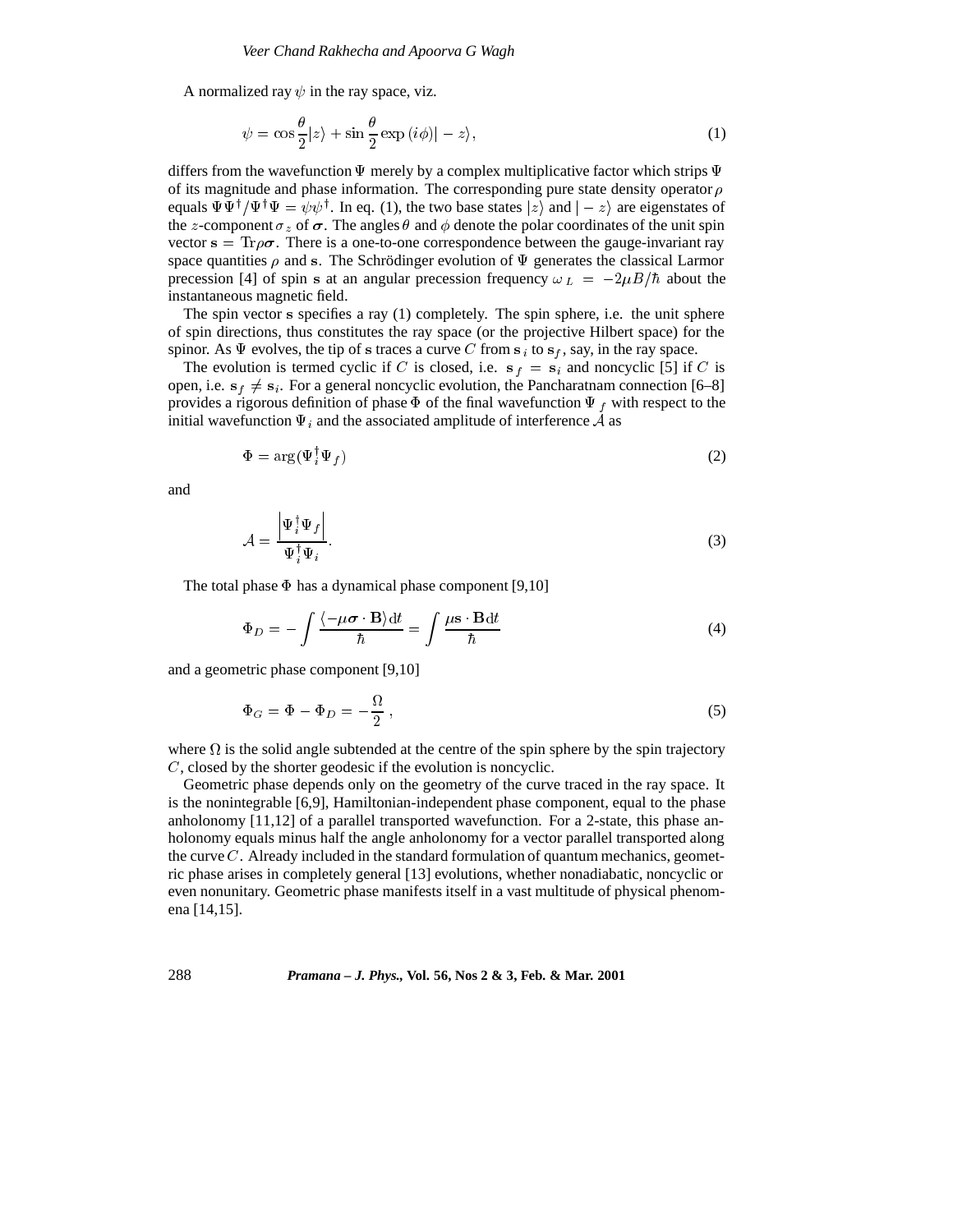# **3. Observation of cyclic SU(2) phases**

There are two well-known strategies to observe  $SU(2)$  phases. In the first, viz. '2-Hamiltonian 1-state' strategy [15], the phases are determined interferometrically. In the other, the '1-Hamiltonian 2-state' strategy [16–19], a coherent superposition of two orthogonal states,  $|z\rangle$  and  $|-z\rangle$ , say, is subjected to a single Hamiltonian. For a cyclic evolution of  $|z\rangle$  state, the  $|z\rangle$  and  $|-z\rangle$  states acquire equal and opposite SU(2) phases  $\Phi$ and  $-\Phi$  respectively. The final spin of the superposition differs from the initial spin by a rotation  $-2\Phi$  about  $\hat{z}$ . The spinor phase for  $|z\rangle$  is inferred polarimetrically from the spin rotation of the superposition.

#### **4. Interferometric observation of separated geometric and dynamical phases**

A perfect crystal interferometer was first operated for neutrons a quarter century ago [20]. The neutron interferometer, affording observation of interference between neutron subwaves separated by a few cm over a few cm, has since served as a touchstone for several quantum physical [21,22] concepts.

To observe the spinor phase dependence on the *orientation* of the precession axis, Wagh proposed the interferometric experiment [4] depicted schematically in figure 1. Subsequently, Wagh and Rakhecha showed [10] that the proposed experiment was the first to clearly demarcate geometric and dynamical phases. Here a  $|z\rangle$ -polarized neutron beam of velocity  $v$  incident on the interferometer permeated by a uniform vertical magnetic field  $B_0\hat{z}$ , splits into subbeams **1** and **2**. The subbeams are taken to the state  $\vert -z \rangle$  by identical spin flippers  $F_1$  and  $F_2$ . The spinor evolution is hence cyclic over path 1 followed by reversed path 2. For a relative rotation  $\delta \beta$  between F<sub>1</sub> and F<sub>2</sub> about  $\hat{z}$ , the spin curves traced on paths 1 and 2 enclose [10] a solid angle  $\Omega = -2\delta\beta$  of an 'orange slice' on the spin sphere, yielding a pure geometric phase (cf. eq. (5))

$$
\Phi_G = -\frac{\Omega}{2} = \delta \beta \,. \tag{6}
$$

Thus  $\Phi_G$  is given by just the *angle*  $\delta\beta$  regardless of the Hamiltonian. The phase  $\Phi_G$ identifies with the phase jump caused by the kink  $\delta\beta$  in the spin curve [12,23] at the pole  $\vert -z\rangle$ , i.e. at the ray on the 2-sphere orthogonal to the initial ray  $\vert z\rangle$ .

A linear translation  $\delta x$  of  $F_1$ , say, along its subbeam, leaves the spin curve and hence  $\Phi_G$  unaltered. However, it changes precessions about the guide field in the  $|z\rangle$  and  $|-z\rangle$ states by  $\delta\phi$  and  $-\delta\phi$  respectively on path 1, to generate a pure dynamical phase shift [10] (cf. eq. (4))

$$
\Phi_D = -\delta \phi = -\frac{2|\mu|B_0 \delta x}{\hbar v} \,. \tag{7}
$$

A translation of  $F_2$  produces an identical dynamical phase, but of opposite sign. As opposed to the geometric phase (cf. eq. (6)), the dynamical phase  $\Phi_D$  depends on the field  $B<sub>0</sub>$  in the Hamiltonian. In this experiment geometric and dynamical phases arise from two distinct physical operations, rotation and translation respectively, of the spin flippers and get separated.

*Pramana – J. Phys.,* **Vol. 56, Nos 2 & 3, Feb. & Mar. 2001** 289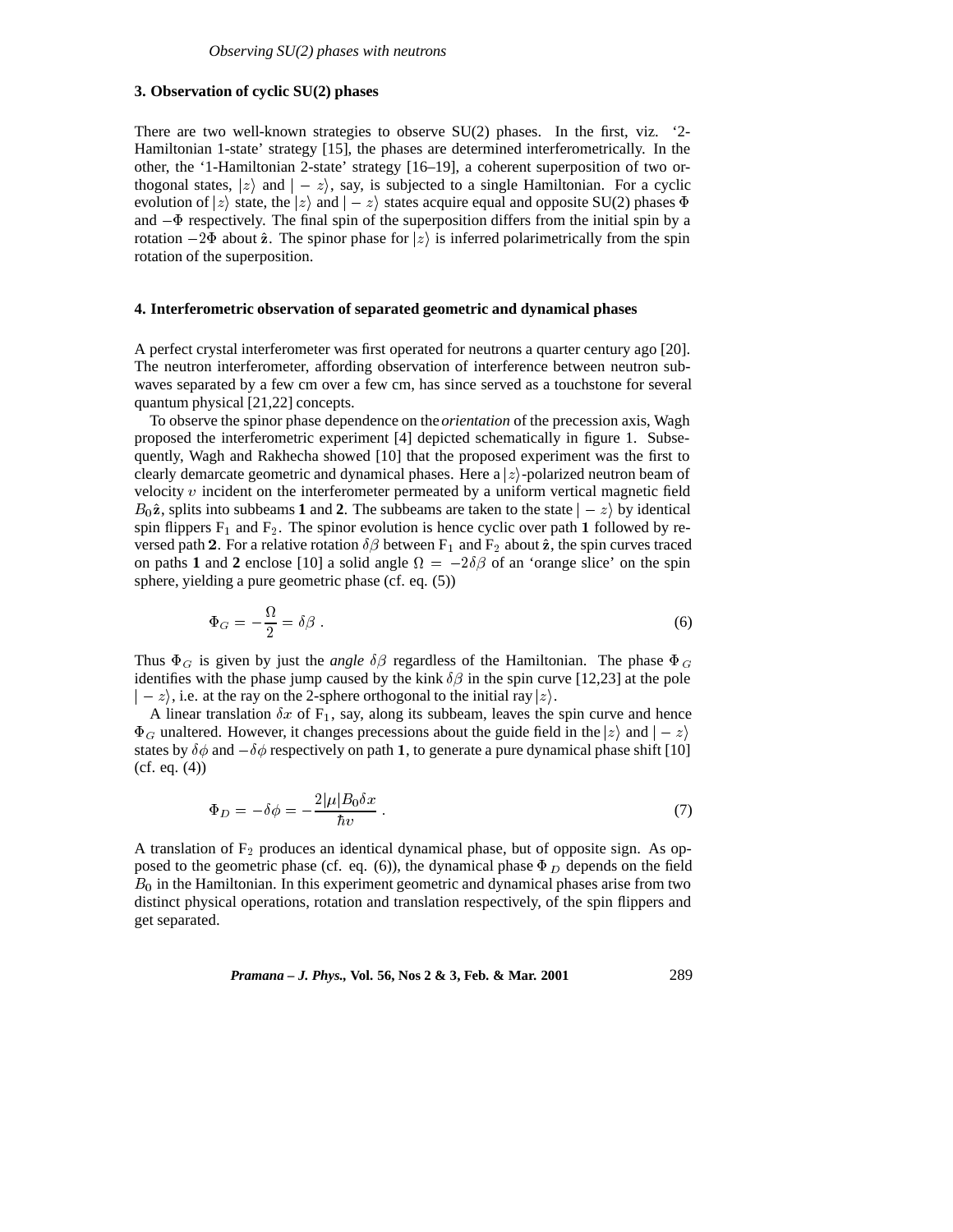

**Figure 1.** Interferometric separation of geometric and dynamical phases. A relative rotation  $\delta\beta$  between the identical  $\pi$ -flippers  $F_1$  and  $F_2$  produces a pure geometric phase  $\Phi_G$ , equal to  $\delta\beta$ , for the incident |z| -state; their relative translation  $\delta x$  results in a pure dynamical phase  $\Phi_D$ , proportional to  $\delta x$ . These phases are determined from the shifts of the interferograms generated by rotating the phase flag and recorded in the He-3 detectors  $C_2$  and  $C_3$ .

The experiment [1] was carried out at the interferometry facility of the 10 MW research reactor of the University of Missouri (MURR) in a BARC-Vienna-MURR collaboration. A 2.35 Å polarized neutron beam illuminated a skew symmetric  $(220)$  LLL silicon interferometer. Due to the space constraints within the interferometer, the maximum mechanical rotation of each flipper was limited to  $\pm 22^{\circ}$ . Larger angles  $\delta\beta$  were therefore achieved electrically. A reversal of current in  $F_1$  effectively rotates  $F_1$  through 180°, yielding  $\delta\beta = 180^\circ$ . A current reversal of F<sub>2</sub> instead results in  $\delta\beta = -180^\circ$ .

The experimental geometric phases  $\Phi_G$  are plotted in figure 2. The straight line in the figure represents the theoretical prediction (6). Points for  $\delta\beta$  values between  $-40^{\circ}$  and +40° represent mechanical rotations of the flippers. Rotations  $\delta\beta = -180^\circ$ , 180° and (the second point at)  $0^{\circ}$  were produced electrically by reversing the current in  $F_2$ ,  $F_1$  and both flippers respectively.

Bhandari [24] has opined that plotting geometric phases for mechanical as well as electric rotations of the flippers on the same curve in figure 2 is unjustified, since the two results originate from different parameter spaces. He has also questioned the assignment of a phase magnitude of  $180^{\circ}$  in figure 2 for a flipper current reversal, since a phase equal to any odd integral multiple of  $180^{\circ}$  can be obtained by a judicious variation of individual currents in the two coils of a flipper, during the current reversal.

Contrary to Bhandari's contention however, geometric phase is governed solely by the geometry of the curve traced in the ray space, irrespective of the Hamiltonian or the parameter space of the experiment. Regardless of the means adopted for rotating  $F_1$  and  $F_2$ , the spinor acquires a geometric phase  $\delta\beta$  equal to minus half the solid angle between the two spin curves. Even for an electronically effected [25] rotation  $\delta\beta = (\omega_1 - \omega_2)t$  between F<sub>1</sub>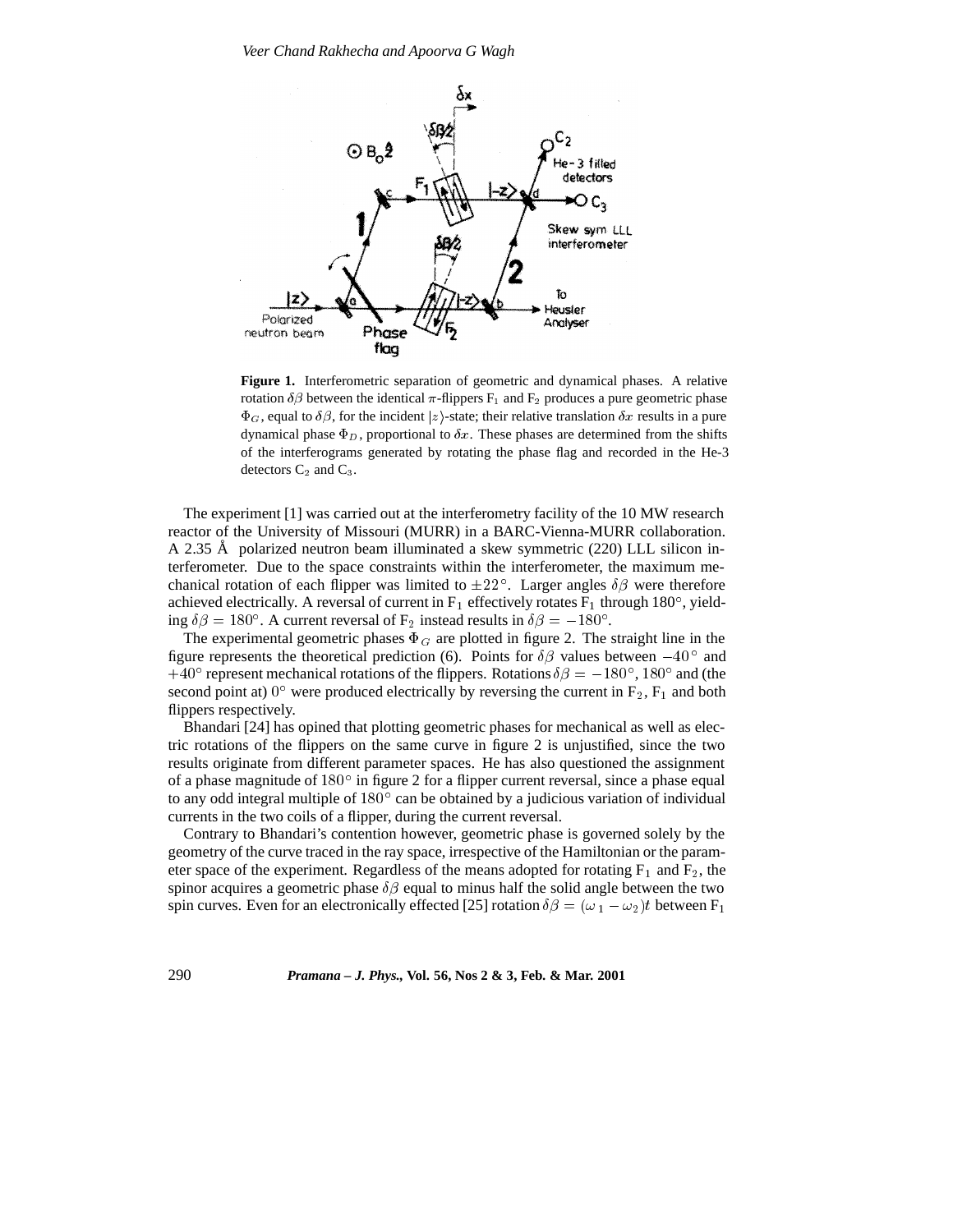

**Figure 2.** Pure geometric phase  $\Phi_G$  resulting from a relative rotation  $\delta\beta$  between the flippers  $F_1$  and  $F_2$ .

and  $F_2$ , the corresponding time-proportional geometric phase manifests itself as quantum beats (cf.  $\S$ 6). A current-reversed flipper is indistinguishable to the spinor from a flipper rotated mechanically by  $\pm 180^{\circ}$ . The ambiguity in sign was removed in the experiment [1] by assuming that a current reversal produces a counterclockwise, i.e.  $+180^{\circ}$ , rotation. Furthermore, two coils of each flipper were connected in series, implying a single current. Geometric phase was observed by reversing the current (*not currents*) in a flipper. For a smooth current variation during the reversal, the spinor evolution (cf. eqs (11a), (11b) and (12) of [4]) exhibits a phase jump equal to just 180<sup>°</sup> and *not* any higher odd multiple of  $180^\circ$ , as the current changes sign. All data points in figure 2 therefore belong there rightfully.

With the flippers held normal to the respective subbeams ( $\delta \beta = 0$ ) interference patterns were recorded for several translations of  $F_1$  and  $F_2$ . Figure 3 displays the variation of the pure dynamical phase with displacement  $\delta x$  of F<sub>1</sub> (for  $\delta \beta = 0$ ). The slope agrees well with that expected (7) for the applied guide field  $B_0$ .

#### **5. Verification of Pauli anticommutation**

In the experiment [1], each  $\pi$ -flipper was a dual-flipper [4] made of two coils producing  $\pi$ -precessions in succession, about two mutually orthogonal axes, say  $\hat{I}$  and  $\hat{II}$ . These axes of precession lie in a vertical plane and subtend angles  $+\pi/4$  and  $-\pi/4$  respectively with  $\hat{\mathbf{z}}$ . The net operation is given by  $e^{(-i\sigma_{\text{II}}\pi/2)}e^{(-i\sigma_{\text{II}}\pi/2)} = (-i\sigma_{\text{II}})(-i\sigma_{\text{I}}) = -\sigma_{\text{II}}\sigma_{\text{I}}$ . Here  $\sigma_{\rm I}$  and  $\sigma_{\rm II}$  are the components of the Pauli spin operator  $\sigma$  along  $\hat{\rm I}$  and  $\hat{\rm II}$  respectively. On reversing the current in the coils, the order of the two fields gets reversed. The

*Pramana – J. Phys.,* **Vol. 56, Nos 2 & 3, Feb. & Mar. 2001** 291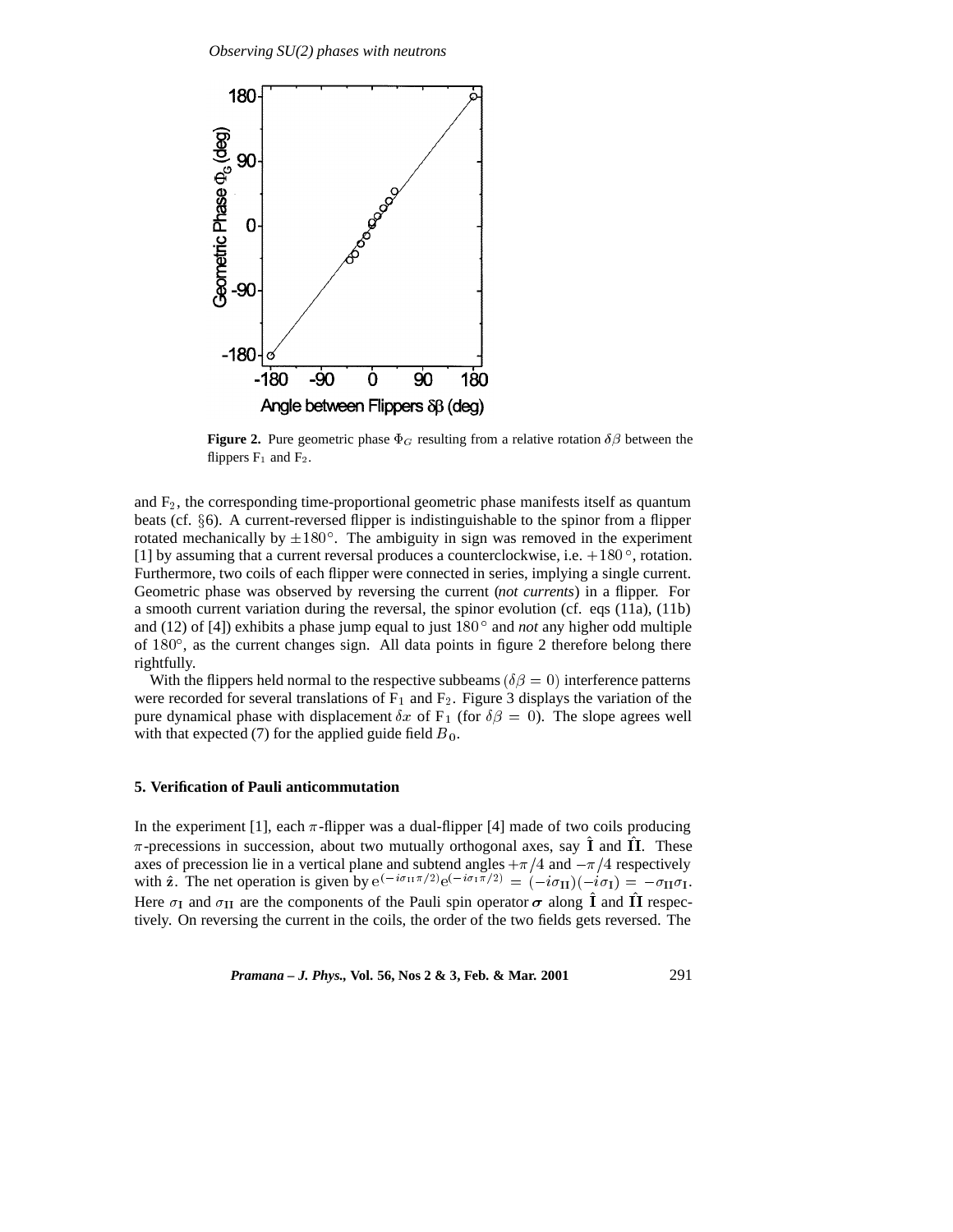

**Figure 3.** Pure dynamical phase  $\Phi_D$  as a function of the translation  $\delta x$  of the flipper  $\mathrm{F}_1$  .



**Figure 4.** Direct verification of Pauli anticommutation. The interferogram has shifted by 180.5°  $\pm$  3.0° on switching the current in the flipper  $F_1$  from the forward (F) sense to the reverse (R) sense.

reversed flipper operates as  $e^{(-i\sigma_1\pi/2)}e^{(-i\sigma_{11}\pi/2)} = -\sigma_1\sigma_{11} = \sigma_{11}\sigma_1$ , since  $\sigma_1$  and  $\sigma_{11}$  anticommute, being orthogonal components of the Pauli spin operator. The reversed flipper operation thus differs only in sign from the original operation. This sign change manifests as a  $\pi$  phase shift [4,12] of the spinor. This  $\pi$  phase jump can only be observed interferometrically. A polarimetric experiment measures phases only modulo  $\pi$  [19,26] and hence can not sense anticommutation.

Figure 4 depicts the interference patterns recorded with the current in the flipper  $F_1$ switched between the forward (F) and reverse (R) directions. On reversing the current, the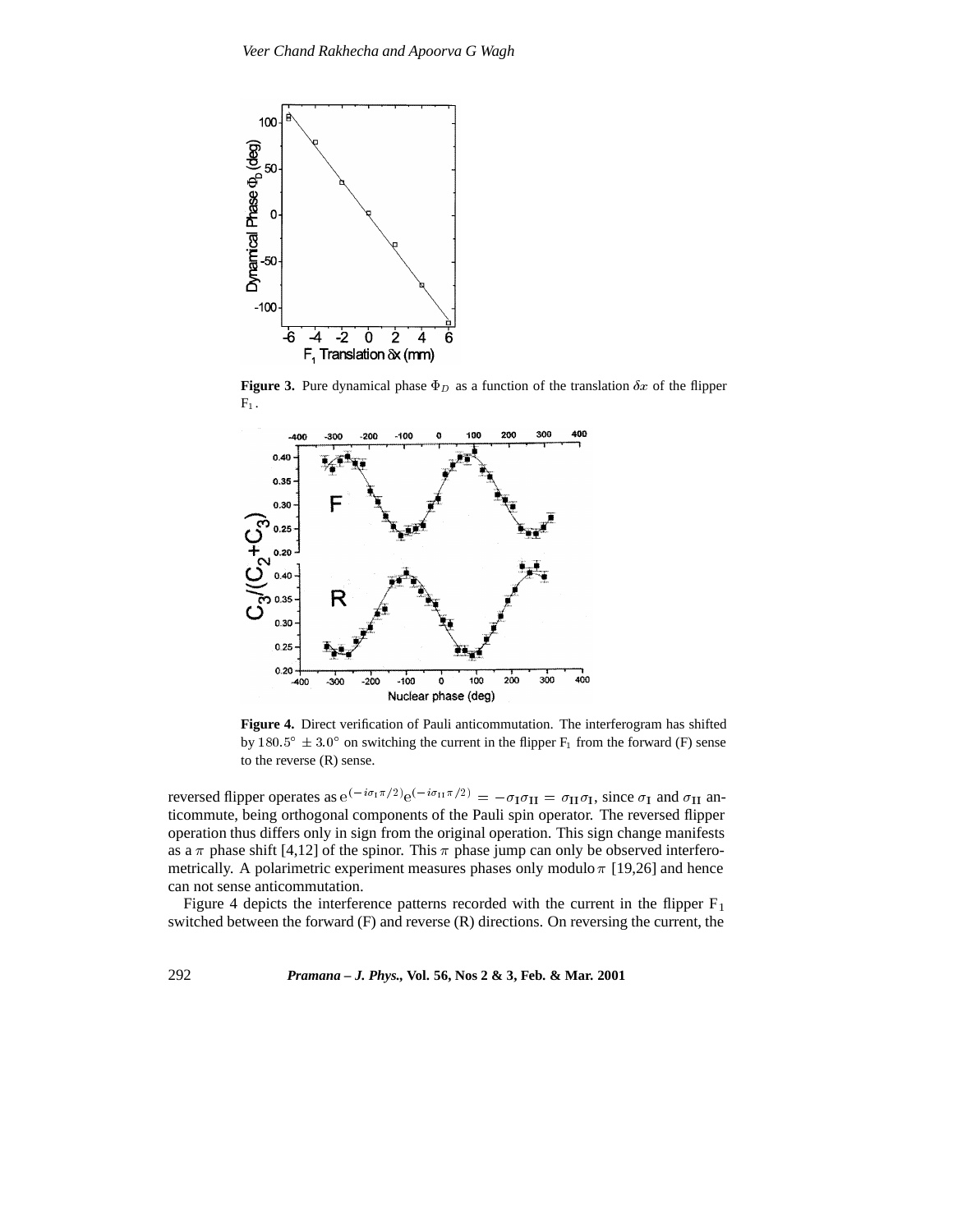pattern just gets reflected about the line representing its average, as expected. The observed phase shift equals 180° to within 2%, confirming the anticommutivity between  $\sigma_1$  and  $\sigma_{II}$ . If the current in  $F_2$  is also reversed, the interferogram shifts further by 180 $\degree$  becoming identical to the initial interferogram.

This experiment constitutes the first direct verification of Pauli anticommutation.

#### **6. Quantum beats: Manifestation of time varying geometric phase**

In the quantum beats experiment of Badurek *et al* [25], an incident  $|z\rangle$ -polarized neutron beam traversed radiofrequency resonant spin flippers in the two arms of the interferometer. A minute frequency difference  $\delta \nu = 0.02$  Hz maintained between the two flippers resulted in interference oscillations with a time period of 50 sec. This experiment is a special case of the experiment separating geometric and dynamical phases, described in  $\S 4$ . Here at any instant t, the angle between the two flippers  $\delta\beta$  equals  $2\pi\delta\nu t$  and produces a pure geometric phase [10,27]. The quantum beats result from the time-proportional part  $2\pi\delta\nu t$ of this geometric phase. Thus interpreted by Wagh and Rakhecha, the quantum beats experiment [25] constitutes an early measurement of geometric phase.

#### **7. Polarimetric observation of geometric and dynamical phases**

Since Berry discovered geometric phase in adiabatic evolutions [9], the early experimenters implemented adiabatic evolutions and used the '1-Hamiltonian 2-state' strategy (cf.  $\S$ 3) to observe geometric phase. Tomita and Chiao [16] propagated linearly polarized light along a coiled optical fibre and measured the concomitant rotation of the polarization. The rotation equalled  $\Omega$ , the solid angle spanned by the closed curve traced adiabatically by the optical wave vector on the sphere of directions. This rotation resulted from geometric phases  $\mp \Omega$  acquired by the two eigenstates, viz. the right and left circular polarizations. In analogous neutron experiments, polarized neutrons were subjected to a magnetic field completing a revolution *adiabatically* over a cone. Bitter and Dubbers [17] employed a spatial field variation and Richardson *et al* [18], a temporal variation. From the observed rotation of the neutron spin, a small geometric phase  $\mp \Omega/2$  for the two eigenstates was discerned from the large dynamical phase characteristic of adiabatic evolutions.

The interferometric experiment described in  $\S 4$  however takes no recourse to adiabaticity. The neutron polarimetric version [2] of this experiment was carried out at the polarimetry setup on the tangential beam port of the 250 kW *TRIGA* research reactor at the Atominstitut of the Austrian Universities in Vienna. A schematic sketch of the setup is shown in figure 5. Here the incident neutron beam in the  $|y\rangle$  state, viz. a superposition of  $|z\rangle$  and  $|-z\rangle$  states, successively traversed the flippers F<sub>1</sub> and F<sub>2</sub>. A uniform guide field  $B_0\hat{z}$  was applied over the setup. Geometric and dynamical phases for  $|z\rangle$  state, originating from relative rotations and translations respectively of  $F_1$  and  $F_2$  were measured by observing concomitant spin rotations of the incident  $\hat{y}$  spin. The polarization analysis of the emergent beam yielded the intensity  $I_{yy}$  which varies linearly with cos 2 $\Phi$ . Two sets of data were recorded, one for identical rotations  $\delta\beta/2$  (parallel flippers) and the other with opposite rotations, of the two flippers. 3-D plots of  $I_{yy}$  made as a function of the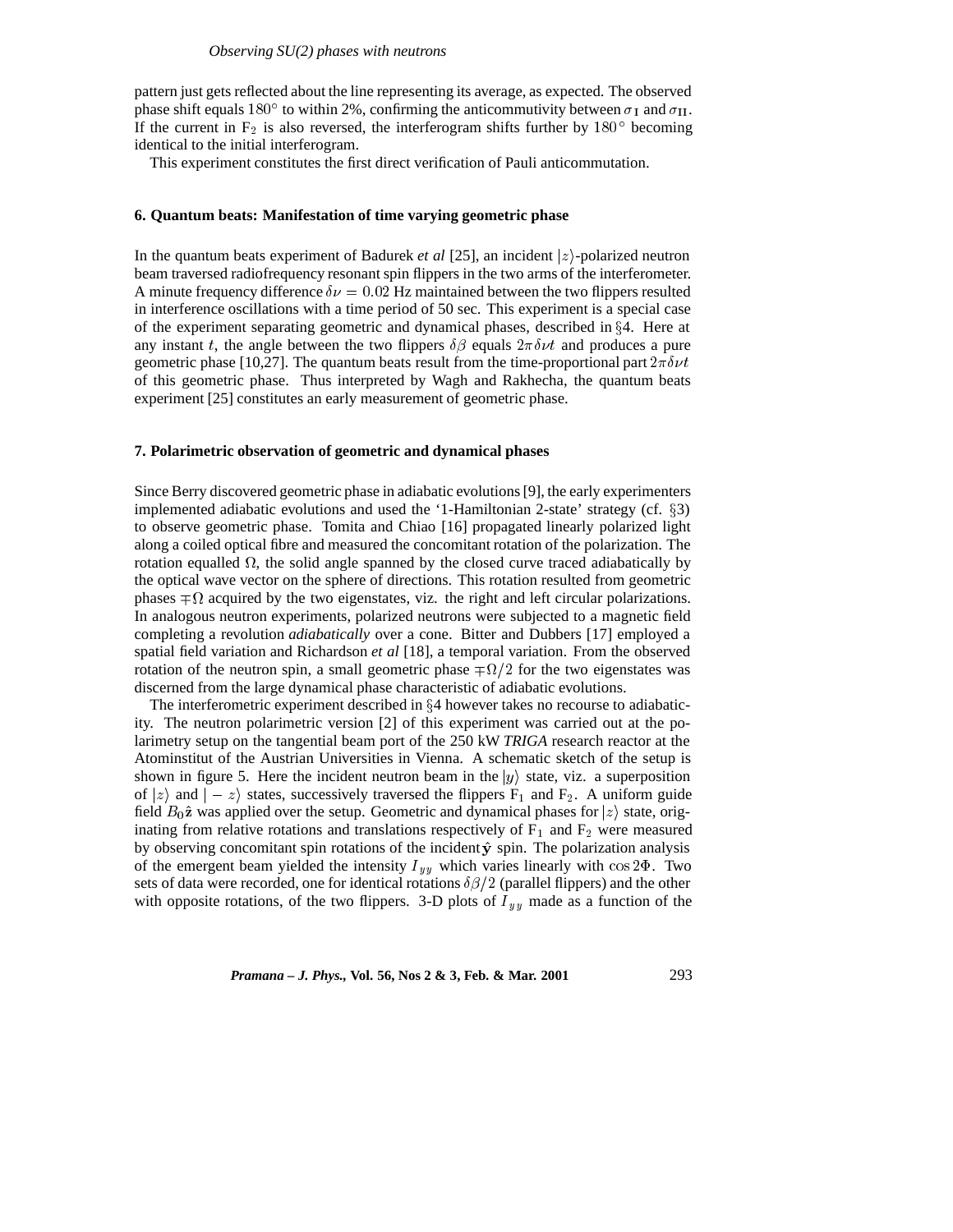flipper rotations  $\delta\beta/2$  and F<sub>2</sub> translations  $\delta x$  are depicted in figures 6 and 7 for parallel and opposite rotations respectively.

Ideally, one would not expect any variation of the detected intensity for parallel rotation of the flippers, since for a fixed displacement  $\delta x$ , neither the geometric nor the dynamical phase should change. However, if the neutron beam is not centered exactly on the rotation axis of a flipper, the rotation produces a spurious displacement  $\delta x$  of the flipper and a consequent dynamical phase contamination. A beam centre offset of about 1 mm can explain the observed small intensity variation with  $\delta\beta$  in the parallel rotation data. For opposite flipper rotations, the intensity varies cosinusoidally with  $\delta\beta$ , as expected.



**Figure 5.** Sketch of the polarimetric experiment to observe demarcated geometric and dynamical phases for the  $|z\rangle$  state, arising from relative rotations and translations respectively between  $F_1$  and  $F_2$ .



**Figure 6.** Measured intensity  $I_{yy}$  for parallel rotation  $\delta\beta/2$  of flippers F<sub>1</sub> and F<sub>2</sub> for a series of downstream displacements  $\delta x$  of the flipper  $F_2$ , along with computed fits to data.  $I_{yy}$  is practically flat along the  $\delta\beta/2$  axis.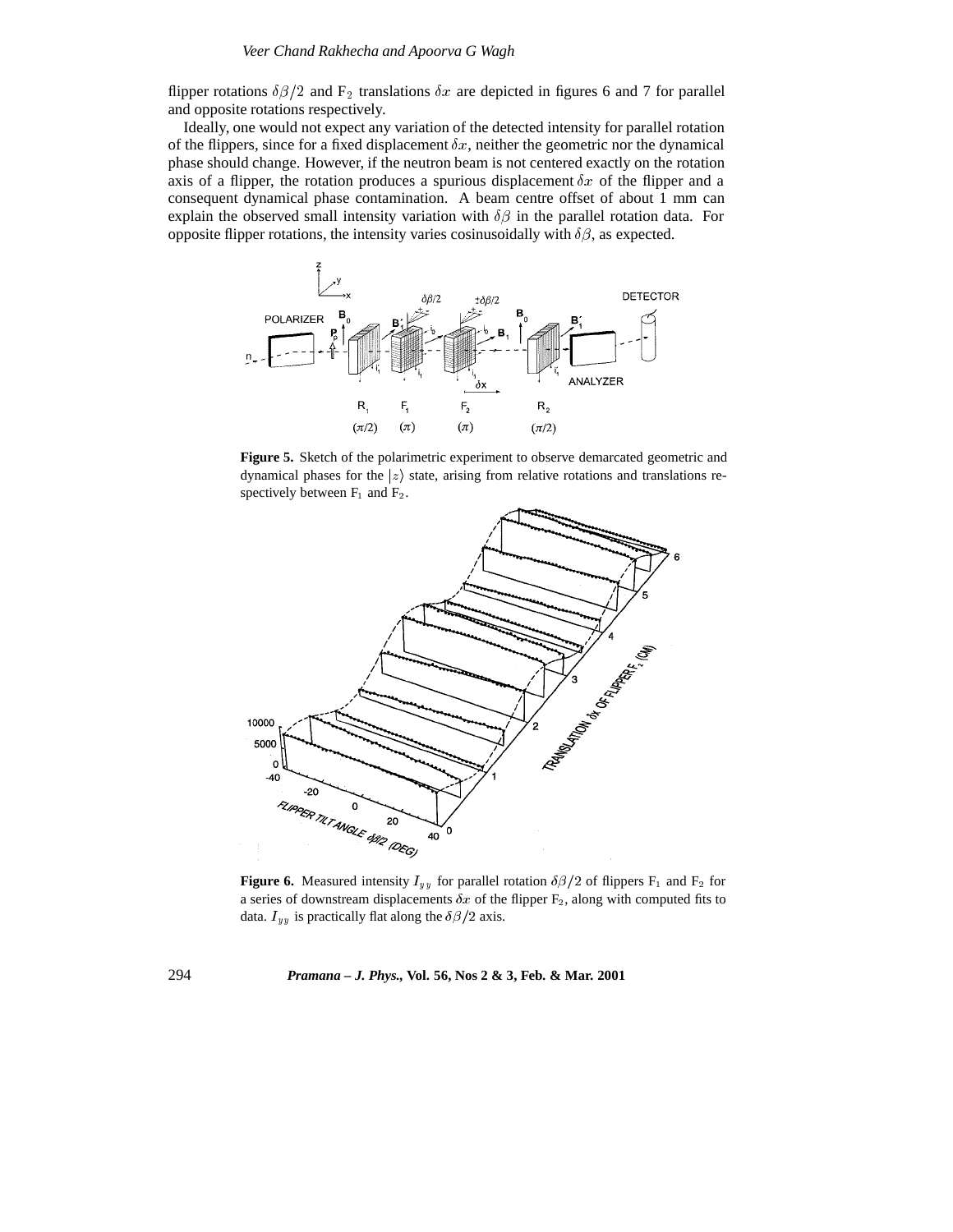

Figure 7. Same as figure 6 but with the two flippers rotating in opposite directions.



**Figure 8.** Pure dynamical phase  $\Phi_D$  as a function of the translation  $\delta x$  of flipper  $F_2$ . The straight line is the best fit to the data.

The dynamical phase variation with the translation  $\delta x$  of  $F_2$ , derived from the opposite rotation data, is shown in figure 8. The slope of its linear fit is in close agreement with the measured field value.

The geometric phases obtained from the opposite-rotation data, corrected for the dynamical phase contamination, are plotted in figure 9 against the angle between flippers  $F_1$ and  $F_2$ . The experiment agrees with theory to within about 1%.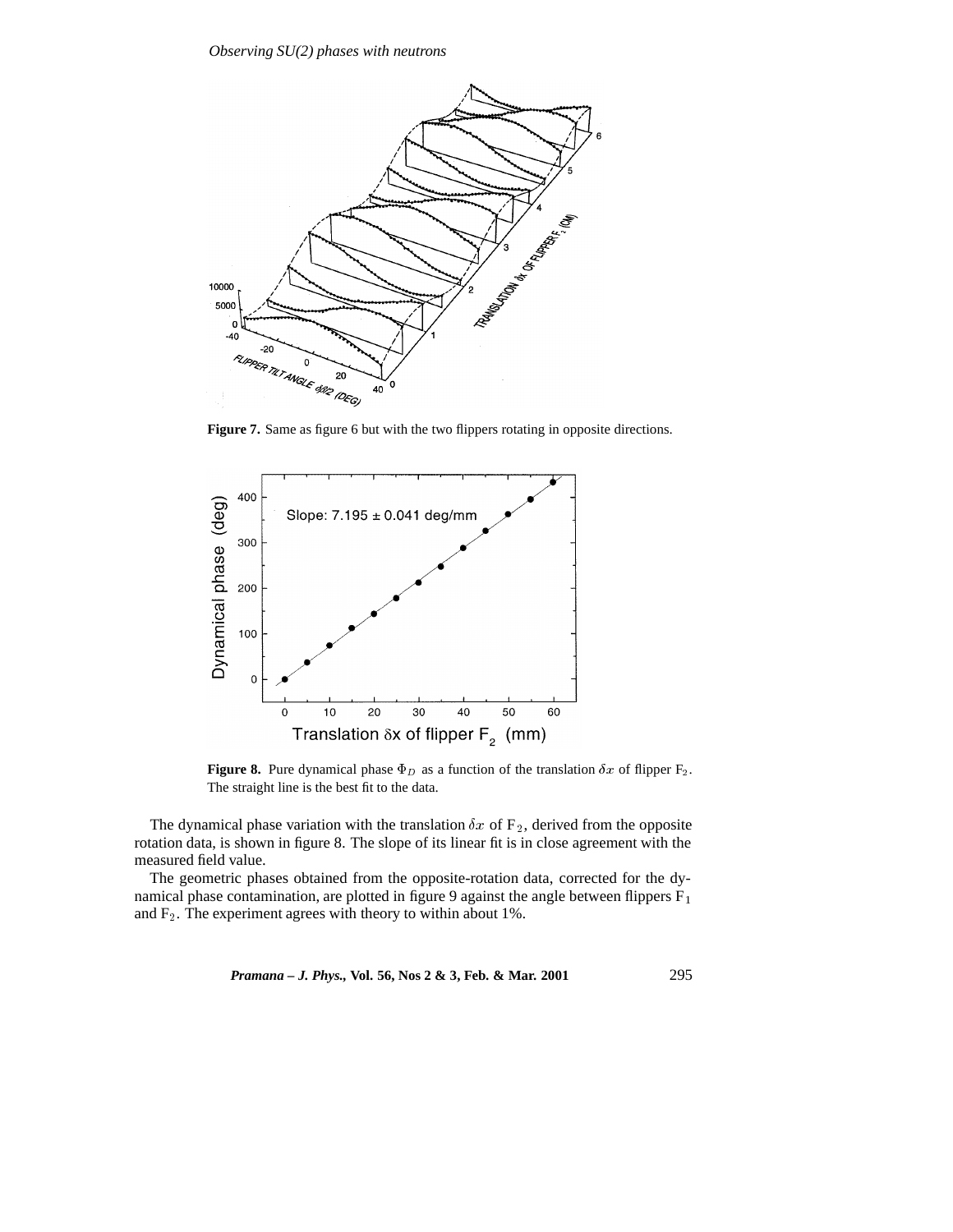

**Figure 9.** Observed geometric phase as a function of the angle  $\delta\beta$  between the flippers  $F_1$  and  $F_2$ . The straight line is the best fit to the data.

To eliminate the dynamical phase contamination, the experiment was repeated by placing the flippers within a 'field-free' soft magnetic box [28]. The intensity patterns  $I_{yy}(\delta\beta/2)$  recorded for parallel and opposite rotations  $\delta\beta/2$  of the flippers F<sub>1</sub> and F<sub>2</sub>, are converted to the fractional polarization  $P_y(\delta \beta/2)/P_y(0)$  in figure 10. The curve for parallel-rotation remains flat as expected for the null geometric phase, while the oppositerotation curve oscillates cosinusoidally due to the concomitant geometric phase. The corresponding geometric phases extracted from the raw data for opposite rotations are displayed in figure 10 as a function of the flipper rotations. These phases conform to theory very closely.

#### **8. Phase observation: Polarimetry vis-a-vis interferometry**

The polarimetrically observed geometric as well as dynamical phases [2] are within about 1% of theoretical predictions, representing a marked improvement over the agreement level achieved in the interferometric experiment [1]. The improved precision has resulted primarily from the inherent advantages of the neutron polarimetric method. Neutron polarimetry is insensitive to ambient mechanical and thermal disturbances. It is also free from spatial constraints imposed by small perfect crystal interferometers. In an interferometric experiment, the perfect crystal interferometer accepts neutrons incident within an angular range of only a few arcseconds at each neutron wavelength, thus reducing the usable neutron intensity by about 3 orders of magnitude. A polarimetric measurement on the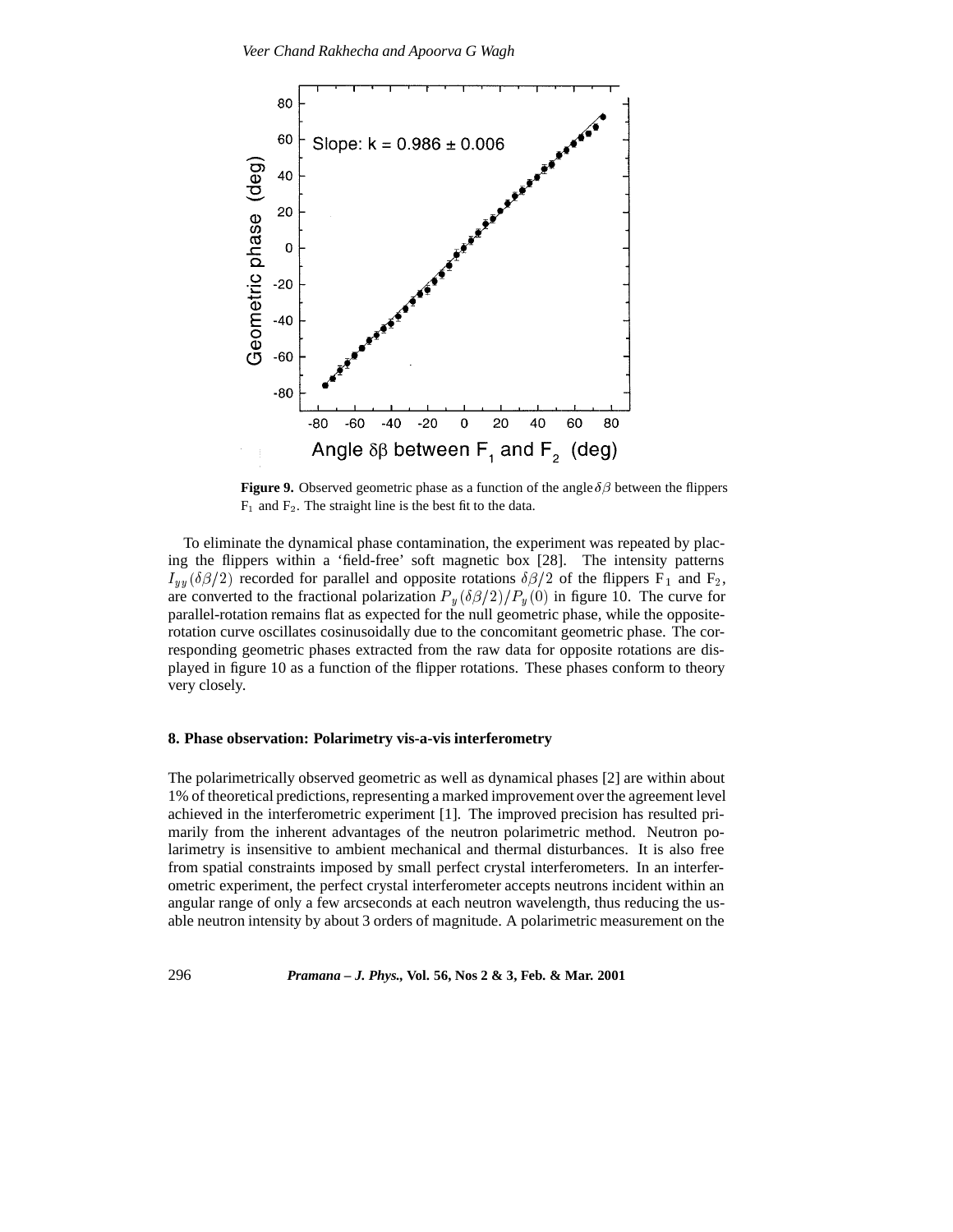

**Figure 10.** Measured normalized polarization  $P_y(\delta\beta/2)/P_y(0)$  for parallel ( $\circ$ ) and opposite ( $\bullet$ ) rotations  $\delta\beta/2$  of flippers F<sub>1</sub> and F<sub>2</sub>, mounted in a field-free region within a soft magnetic shielding. The phases derived from the parallel- and opposite- (shown by filled triangles) rotation data without applying any corrections conform well to the theoretical geometric phases equal to 0 and  $\delta\beta$  respectively. Curves through the data points represent the best fits.

other hand, uses a substantial fraction of the incident neutron intensity and hence can be carried out even at a low-flux reactor. Furthermore, here both the orthogonal states comprised in each neutron acquire identical scalar phases which therefore get eliminated in the resultant spin rotation, providing a clean SU(2) phase measurement. The polarimetric experiment of Badurek *et al* [29] could thus observe scalar Aharanov–Bohm phases with a white neutron beam and establish their nondispersivity. The only limitation of a polarimetric experiment is its modulo 180° phase measurement, since the two orthogonal states acquire equal and opposite SU(2) phases  $\Phi$  and  $-\Phi$ . This is the reason why Pauli anticommutation can not be verified polarimetrically.

# **9. Observation of noncyclic phases and amplitudes**

In a noncyclic evolution, the phase (2) is accompanied by a noncyclicity-dependent interference amplitude (3), as prescribed by the Pancharatnam connection. In an interferometric experiment, the phase and amplitude are measured from the *shift* and *attenuation* respectively of the interference pattern relative to that recorded for a reference cyclic evolution. Noncyclic phases and amplitudes can also be measured in a suitably devised polarimetric [26] experiment.

In the first experiment [3] observing noncyclic phases and amplitudes, the neutron spin underwent a precession  $\phi_L$  about a static magnetic field at an angle  $\theta$ . The associated phase  $\Phi$  and interference amplitude  $\mathcal A$  for this unitary evolution are given by eqs ((2), (3))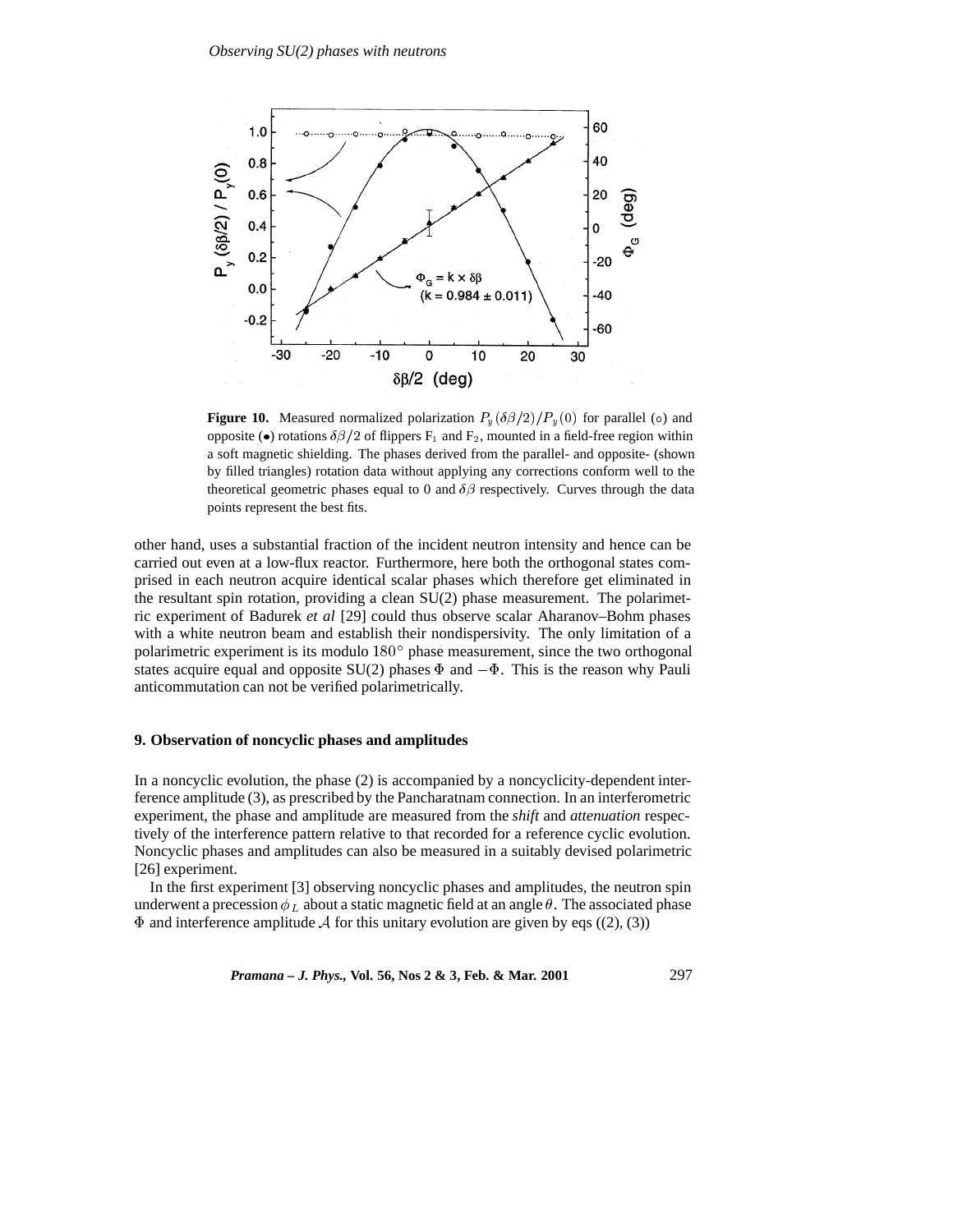*Veer Chand Rakhecha and Apoorva G Wagh*

$$
\mathcal{A} = \sqrt{1 - \sin^2 \theta \sin^2 \frac{\phi_L}{2}} = \cos \frac{G}{2} = \sqrt{\frac{1 + \mathbf{s}_i \cdot \mathbf{s}_f}{2}} \le 1,\tag{8}
$$

$$
\tan \Phi = -\tan \frac{\phi_L}{2} \cos \theta. \tag{9}
$$

Here G is the length of the shorter geodesic between the initial and final spins  $s_i$  and  $s_f$ respectively. The dynamical phase [10]

$$
\Phi_D = \int \frac{\mu \mathbf{s} \cdot \mathbf{B} dt}{\hbar} = -\frac{\phi_L}{2} \cos \theta , \qquad (10)
$$

is proportional to the integral of the component of the magnetic field along the spin direction (cf. eq. (4)) and the geometric phase [10,19]

$$
\Phi_G = \Phi - \Phi_D = -\frac{\Omega}{2},\tag{11}
$$

 $\Omega$  denoting the solid angle subtended at the centre of spin sphere by the closed curve on the spin sphere obtained by joining the ends of the arc traced by s on the  $\theta$ -cone with the shorter  $(G < \pi)$  geodesic.

The interference oscillations for this noncyclic evolution, viz.

$$
\mathcal{I}(\chi,\theta,\phi_L) \propto D + \mathcal{A}\cos\left(\chi + \Phi\right),\tag{12}
$$

are shifted by  $-\Phi$  and attenuated by a factor A relative to the reference pattern

$$
\mathcal{I}(\chi, \theta, \phi_L = 0) \propto D + \cos \chi \,, \tag{13}
$$

both recorded with an auxiliary scalar phase  $\chi$ .

Figure 11 depicts the experiment schematically. The experiment was performed at the V9 interferometry setup [30] in the Berlin Neutron Scattering Center (BENSC) of the Hahn-Meitner-Institut, Germany, employing a  $2 \text{ Å}$  polarized neutron beam. A guide field along the vertical  $(\hat{z})$  was applied over the entire setup (about 45 G in the interferometer region).



**Figure 11.** Experimental arrangement (schematic). A magnetic guide field is applied along  $\hat{z}$ , transverse to the plane of the diagram. The spin of the monochromatic neutrons incident on the interferometer makes an angle  $\theta$  with  $\hat{z}$ . An O-beam interference pattern is obtained by rotating the phase shifter for a given additional  $\hat{z}$ -field introduced on path <sup>1</sup> of the skew symmetric interferometer.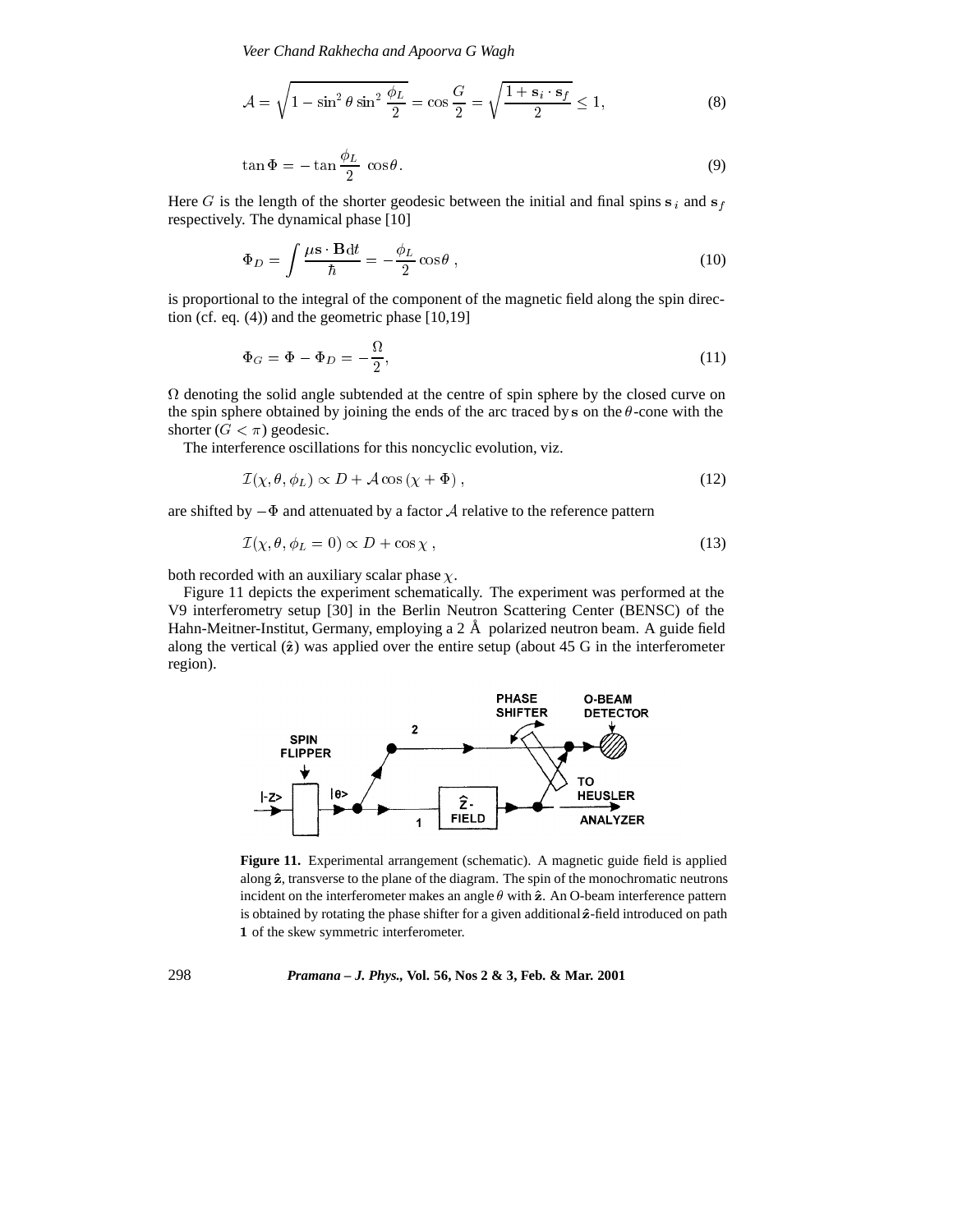The spin of the polarized neutron beam illuminating the interferometer (figure 11) could be set at any desired angle  $\theta$  to the guide field along  $\hat{z}$  and any desired precession  $\phi_L$  of the neutron spin **s** on a cone of polar angle  $\theta$  about  $\hat{z}$  could be obtained by introducing an additional field with a  $\hat{z}$ -field gadget in path 1 of the interferometer.

The experiment [3] involved 5 spinor states in all, characterized by incident spin angles  $\theta = 0^{\circ}$ ,  $70.5^{\circ}$ ,  $90^{\circ}$ ,  $109.5^{\circ}$  and  $180^{\circ}$ . In each run, two interference patterns were simultaneously recorded one for the evolution  $(\theta, \phi_L)$  of interest and the other for a reference evolution  $(\theta_R, \phi_{LR})$ , say. The pattern pairs belonged to two categories:  $\theta$ -pairs for fixed  $\phi_L$  and  $\phi_L$ -pairs for fixed  $\theta$ . The relative phase difference and amplitude ratio between the evolution of interest  $(\theta, \phi_L)$  and the reference evolution  $(\theta_R, \phi_{LR})$ , could hence be determined unambiguously.

The phases and amplitudes for four  $\theta$  pairs corrected for incomplete polarization of incident beam are depicted against  $\phi_L$  in figures 12 and 13 respectively.

The phase difference between  $\theta = 0^{\circ}$  and  $\theta_R = 180^{\circ}$  states just equals  $-\phi_L$ . The phase differences for  $\theta$  angles 70.5°, 90° and 109.5° reproduce the predicted nonlinear relations as a function of the precession  $\phi_L$ . For a given  $\theta$ , A has a minimum (figure 13) equal to  $|\cos \theta|$  at  $\phi_L = \pm 180^\circ$ , where the angle G between the spin vector precessing over the  $\theta$ -cone and the initial spin vector reaches its maximum, viz. 2 $\theta$ . The reduction of the interference contrast near  $\phi_L = \pm 180^\circ$ , seen in figure 13 and the lower pattern of figure 14, lowers the precision of phase determination and causes relatively large error bars on the measured phase shifts (figures 12 and 14) for  $\theta = 70.5^{\circ}$ , 90° and 109.5°.

For  $\theta = 90^{\circ}$ , the spin traverses along the equator of spin sphere, spanning the angle  $G = \phi_L$ . The dynamical phase vanishes identically since the spin is orthogonal to the



**Figure 12.** Corrected phase shifts between incident states with spin angles  $\theta$  and  $\theta_R$  as a function of the precession  $\phi_L$ . Solid curves represent the theoretical phases. Note large error bars for noncyclic evolutions near  $\phi_L = \pm 180^\circ$  due to the reduced interference amplitude (cf. figure 13).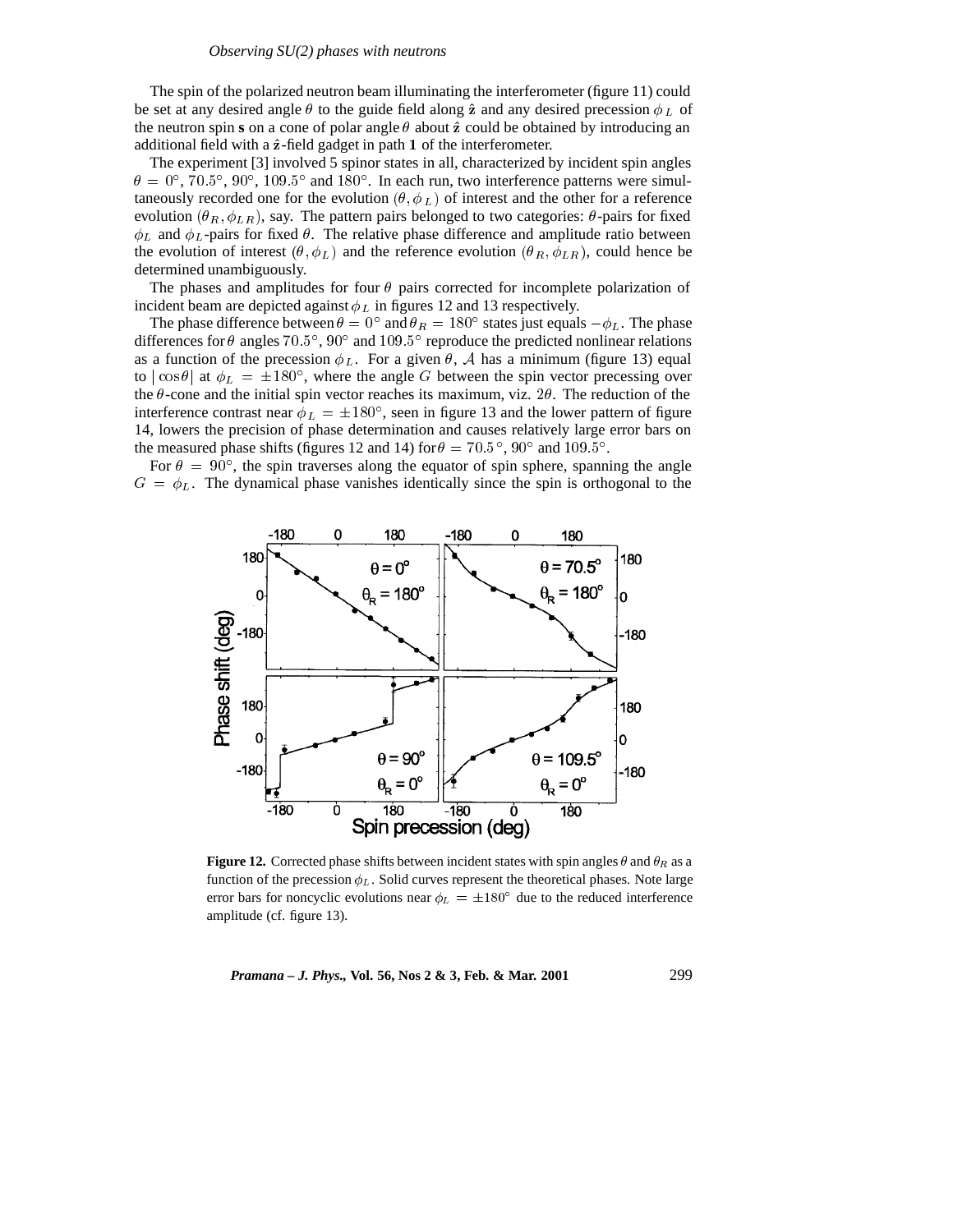

**Figure 13.** Corrected interference amplitudes for 4 incident spin angles  $\theta$ . The smooth curves are the theoretical predictions.



**Figure 14.** Interference patterns recorded with  $I = 1.2$  and  $-1.2$  A in the  $\hat{z}$ -field gadget for  $\theta = 90^{\circ}$ , display a phase shift  $197^{\circ} \pm 17^{\circ}$  against the expected  $180^{\circ}$  phase jump occurring across  $\phi_L = 180^\circ$ . The smooth curves are the best sinusoidal fits.

field (eq. (4)). The phase and amplitude are now determined by  $Ae^{i\Phi} = \cos(\phi_L/2)$  which is real and changes sign across odd integral values of  $\phi_L(\text{deg})/180$ . This corresponds to an amplitude  $A = |\cos(\phi_L/2)|$  (figure 13) and a staircase function [13], of 180 $^{\circ}$  high and 360° long steps, for the phase  $\Phi$ . For  $-180^{\circ} < \phi_L < 180^{\circ}$ , the geodesic traversed is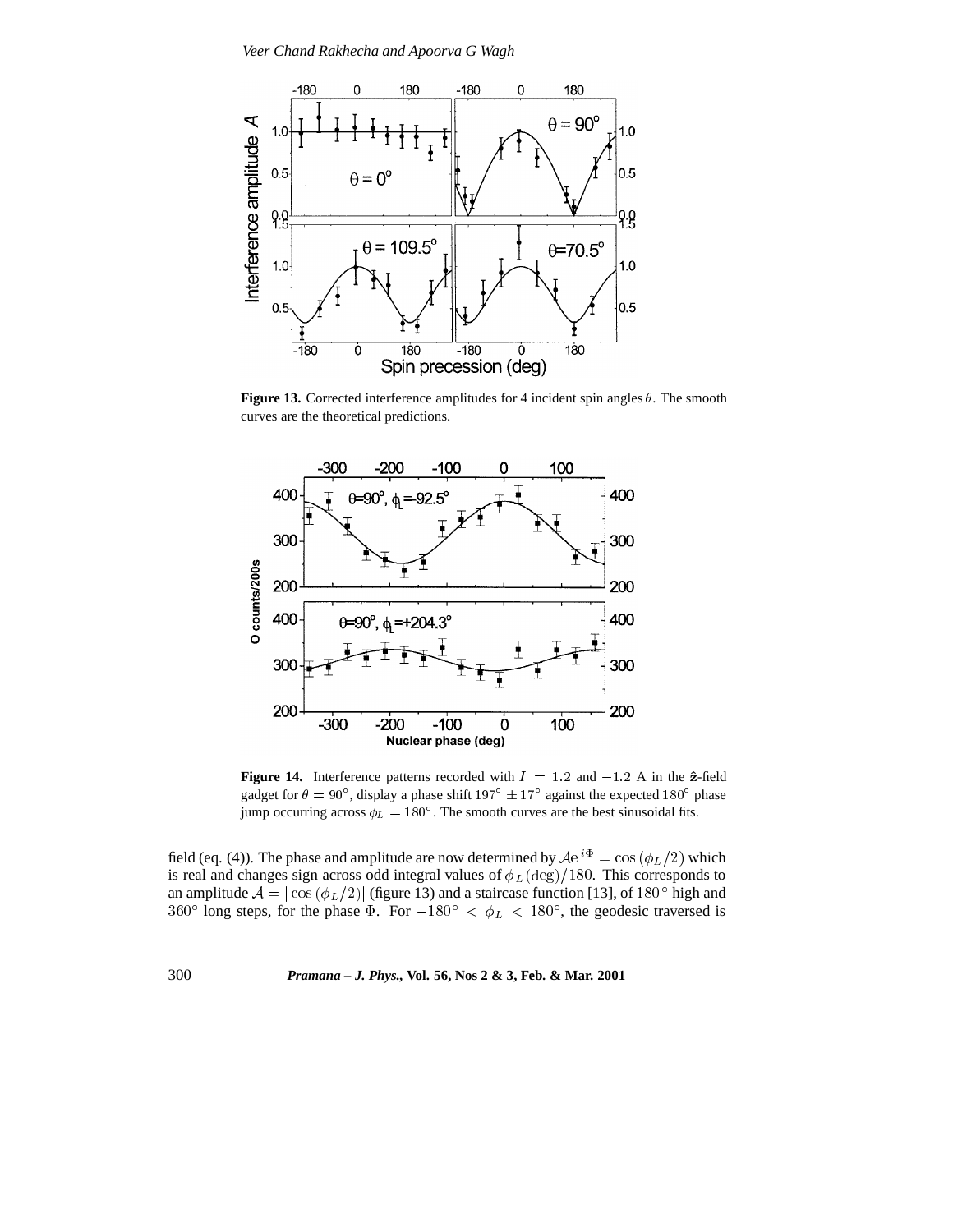shorter than  $\pi$  and the shorter geodesic between its ends just retraces it. Hence the closed curve encloses no solid angle and yields a null geometric phase (eq. (5)). The total phase acquired by the  $\theta = 90^{\circ}$  state over this  $\phi_L$  range is hence zero. At  $\phi_L = -180^{\circ}$  or  $180^{\circ}$ , an infinite number of geodesics, each of length  $\pi$ , can be drawn between the ends  $-s_i$  and  $s_i$  of the traversed arc, rendering  $\Omega$ ,  $\Phi_G$  and hence  $\Phi$  indeterminate. Here the initial and final states of the evolution being mutually orthogonal ( $A = 0$ ), do not interfere. When  $\phi_L$  crosses  $-180^\circ$  or  $180^\circ$ , the shorter geodesic closing the arc lies on the other side and completes the equator, enclosing a hemisphere ( $\Omega = \pm 2\pi$ ) to yield a  $\mp 180^{\circ}$  jump [1,22] in  $\Phi = \Phi_G$ . This phase jump manifests itself as a shift between the interferogram pair (figure 14) for  $\theta = 90^\circ$  recorded with  $\hat{z}$ -field gadget currents  $I = 1.2$  and  $-1.2$  A ( $\phi_L = 204.3^\circ$ and  $-92.5^{\circ}$  respectively). The difference between the staircase phase for  $\theta = 90^{\circ}$  and the phase  $-\phi_L/2$  for  $\theta_R = 0^\circ$  climbs a sloped step function (figure 12), as verified in this experiment.

Thus over the  $\theta$  domain, we have one extreme, viz.  $\theta = 0^{\circ}$  or 180° of cyclic evolutions yielding unattenuated interferograms ( $A = 1$ ) with dynamical phases  $-\phi_L/2$  or  $\phi_L/2$ respectively. In the other extreme of  $\theta = 90^{\circ}$ , the interference pattern just gets modulated by cos ( $\phi_L/2$ ), implying an attenuation  $A = |\cos(\phi_L/2)|$  and geometric phase jumps of  $180^{\circ}$ .

The values A cos  $\Phi$  computed from the observations for  $\theta = 0^{\circ}$ , 70.5°, 90°, and 109.5° are plotted in figure 15. As expected [13], they all lie close to the single curve representing  $\cos (\phi_L/2)$ , the quantity that would be observed if the intensity oscillations are recorded as a function of  $\phi_L$ , without employing a scalar phase  $\chi$ . The product  $\mathcal A$  cos  $\Phi$  therefore is independent of  $\theta$  though A and  $\Phi$  depend individually on  $\theta$ . Figures 12, 13 and 15 conclusively dispel widely prevalent misconceptions (cf. e.g. [31–33]) about the noncyclic phase.



**Figure 15.** The products of the observed interference amplitudes and cosines of the corresponding phases for 4 incident angles  $\theta$ , all lie close to the single curve cos  $(\phi_L/2)$ .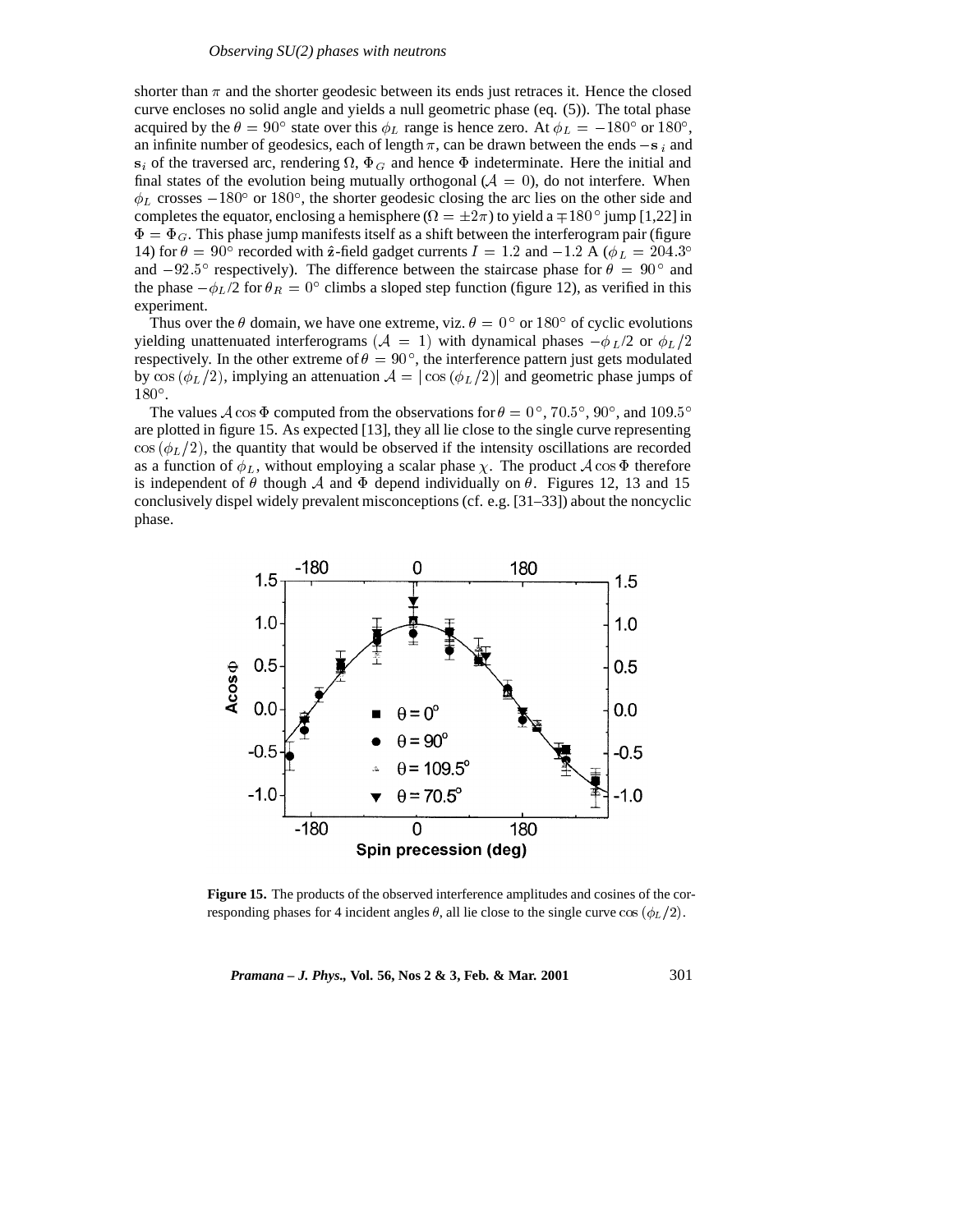Bhandari [24] contends that this experiment [3] measured not the noncyclic phase itself, but the *difference* between phases for the  $\theta$  and  $\theta_R$  states and hence failed to verify the different sign of the phase for states in the upper and lower spin hemispheres. He also objects to the 'arbitrary' choice made in the experiment for the sign of the phase jump observed for  $\theta = 90^{\circ}$ .

Contrary to Bhandari's claim, the experiment [3] did determine the sign of  $\Phi/\phi_L$  unambiguously for each of the five  $\theta$  spinors studied, from the interference pattern pairs  $(\theta, \phi_L)$  –  $(\theta, \phi_{LR})$ . One pattern pair for each  $\theta$  corresponded to  $\phi_{LR} = 0^{\circ}$ , yielding the *noncyclic phase itself*. Phase shifts derived from 14 such pattern pairs were included in the data set subjected to a comprehensive least squares fit (cf. right column on p. 1993 in [3]). A pattern pair of this kind recorded for  $\theta = 90^{\circ}$  is depicted in figure 14.

Like most interference experiments, the experiment [3] could measure phases only modulo  $360^\circ$ . The consequent ambiguity about the sign of the  $180^\circ$  phase jumps observed for  $\theta = 90^{\circ}$  (figure 12) was removed by assigning them the  $+$  sign, i.e. treating 90 $^{\circ}$  as the limit taken from the obtuse angle side. The limit of the phase shift curve for  $\theta_R = 0^\circ$  taken by varying  $\theta$  smoothly from 180 $^{\circ}$  through 109.5 $^{\circ}$  to 90 $^{\circ}$  thus coincides with the 90 $^{\circ}$  curve. Bhandari's criticism [24] of the experiment [3] is therefore not correct.

To conclude, the first observation [3] of interference amplitudes and phases in noncyclic evolutions has elucidated the physics underlying the Pancharatnam connection [6] in its entirety.

#### **10. Acknowledgements**

It is a pleasure to thank coauthors of papers [1–3] for fruitful collaboration. Financial support from and use of neutron facilities in Atominstitut, Vienna, Austria, University of Missouri-Columbia, USA and Berlin Neutron Scattering Center (BENSC) at Hahn-Meitner-Institut, Germany are gratefully acknowledged.

#### **References**

- [1] A G Wagh, V C Rakhecha, J Summhammer, G Badurek, H Weinfurter, B E Allman, H Kaiser, K Hamacher, D L Jacobson and S A Werner, *Phys. Rev. Lett.* **78**, 755 (1997); *J Phys. Soc. Jpn. Suppl.* **A65**, 73 (1996)
- [2] A G Wagh, G Badurek, V C Rakhecha, R J Buchelt and A Schricker, *Phys. Lett.* **A268**, 209 (2000)
- [3] A G Wagh, V C Rakhecha, P Fischer and A Ioffe, *Phys. Rev. Lett.* **81**, 1992 (1998); **83**, 2090 (1999)
- [4] A G Wagh, *Phys. Lett.* **A146**, 369 (1990)
- [5] A G Wagh and V C Rakhecha, *Pramana J. Phys.* **41**, L479 (1993)
- [6] S Pancharatnam, *Proc. Indian Acad. Sci.* **A44**, 247 (1956)
- [7] M V Berry, *J. Mod. Optics* **34**, 1401 (1987)
- [8] A G Wagh and V C Rakhecha, *J. Phys.* **A32**, 5167 (1999)
- [9] M V Berry, *Proc. R. Soc. London* **A392**, 45 (1984)
- [10] A G Wagh and V C Rakhecha, *Phys. Lett.* **A148**, 17 (1990)
- [11] A G Wagh and V C Rakhecha, *Phys. Rev.* **A48**, R1729 (1993)
- [12] A G Wagh, *Ind. J. Pure Appl. Phys.* **33**, 566 (1995)